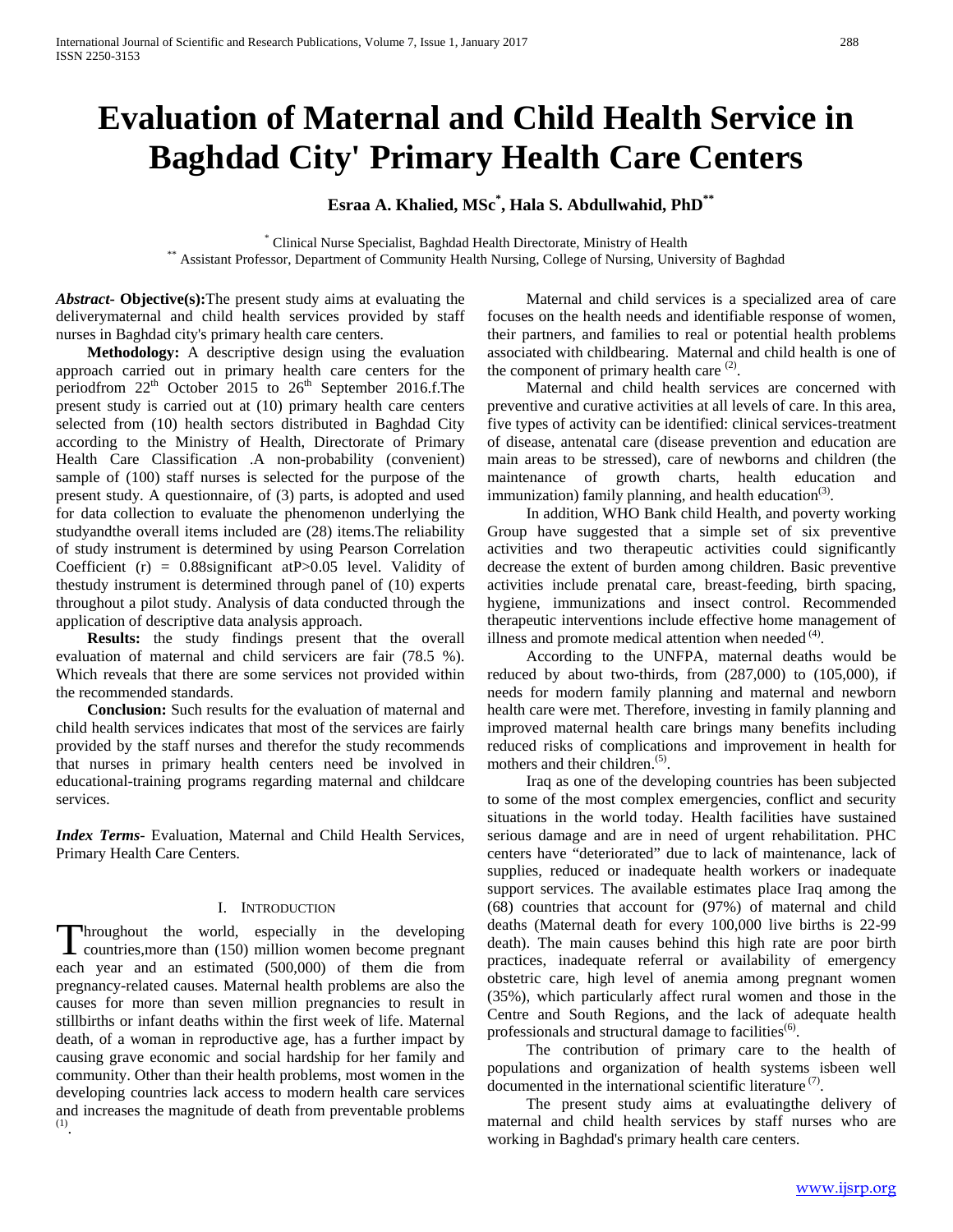## II. METHODOLOGY

 A descriptive design using the evaluation approach is conducted in primary health care centers for the period from 22th October 2015 to 26th September 2016. The present study is carried out at (10) primary health care centers selected from (10) health sectors distributed in Baghdad Cityaccording to the Ministry of Health، Directorate of Primary Health Care Classification. A non-probability (convenient) sample of (100) staff nurses is selected for the purpose of the present study. A questionnaire, of (3) parts, is adopted and used for data collection. The reliability of study instrument is determined by using Pearson Correlation Coefficient  $(r) = 0.88$ significant at P>0.05 level. Validity of the study instrument is determined through panel of (10) experts throughout a pilot study. Data analysis is conducted through the application of descriptive analysis approaches.

 A total score is computed for the measurement ofthe maternal and child health care services adequacy. It is measured as Adequate, fair, and inadequate for the overall evaluation and each individual services.

# III. RESULTS **Table (1): Overall Evaluation of Maternal and Child Health Services**

| <b>Overall Evaluating</b>                           | <b>Adequate</b> | Fair      | <b>Inadequate</b> |
|-----------------------------------------------------|-----------------|-----------|-------------------|
|                                                     | 84-64.5         | 64.4-45.8 | 45.7-28           |
| <b>Maternal and Child Health</b><br><b>Services</b> | 14.3 $%$        | 78.5 %    | $7.2\%$           |

The table shows that the majority of maternal and child health services are fairly provided by the staff nurses (78.5%).

## **Table (2):Evaluation of the Maternal and Child Health Services in Primary Health Care Center**

| <b>Mother and Child Health Care Services</b><br>$\lceil 1 \rceil$ | Adequate<br>$\lceil 2 \rceil$<br>$21 - 17$<br>[3] | Fair<br>[4]<br>$16-12$<br>[5] | Inadequate<br>[6]<br>$11 - 7$<br>[7] |  |
|-------------------------------------------------------------------|---------------------------------------------------|-------------------------------|--------------------------------------|--|
|                                                                   | 30<br>[8]                                         | 48<br>[9]                     | $[10]$ 22                            |  |
| <b>Breast Cancer Screening Services</b>                           | Adequate                                          | Fair                          | Inadequate                           |  |
|                                                                   | $15 - 12.4$                                       | $12.3 - 8.7$                  | $8.6 - 5$                            |  |
|                                                                   | 30                                                | 46                            | 24                                   |  |
| Immunization for the Mother and Child                             | Adequate                                          | Fair                          | Inadequate                           |  |
| <b>Services</b>                                                   | $18 - 14$                                         | $13-10$                       | $9-6$                                |  |
|                                                                   | 36                                                | 43                            | 21                                   |  |
| <b>Integrated Management of Children Illness</b>                  | Adequate                                          | Fair                          | Inadequate                           |  |
|                                                                   | $12 - 10$                                         | $9 - 7$                       | $6-4$                                |  |
|                                                                   | 34                                                | 43                            | 23                                   |  |
| <b>Family Planning Services</b>                                   | Adequate                                          | Fair                          | Inadequate                           |  |
|                                                                   | $15 - 12.4$                                       | $12.3 - 8.7$                  | $8.6 - 5$                            |  |
|                                                                   | 48                                                | 32                            | 20                                   |  |
| Total                                                             | 14.3 %                                            | 78.5 %                        | 7.2 %                                |  |

 This table shows thatmother and child care services are fairly provided by nurses (48%) , breast feeding services are fairly provided (50%), immunization for mother and child are fair (43%), immunization services for adults are fairly provided,integrated management of children illness are fairly provide (43%)**,** andfamily planning services are adequately provided(48%)**.**

### **Table(3): Mean of Scores for Maternal and Child Health Services' Items**

| List | Items                                  | Alwa<br>уs | Some Neve   M.S<br>time | r | <b>RS</b> | Sig. |
|------|----------------------------------------|------------|-------------------------|---|-----------|------|
|      | <b>Mother and Child Care Services:</b> |            |                         |   |           |      |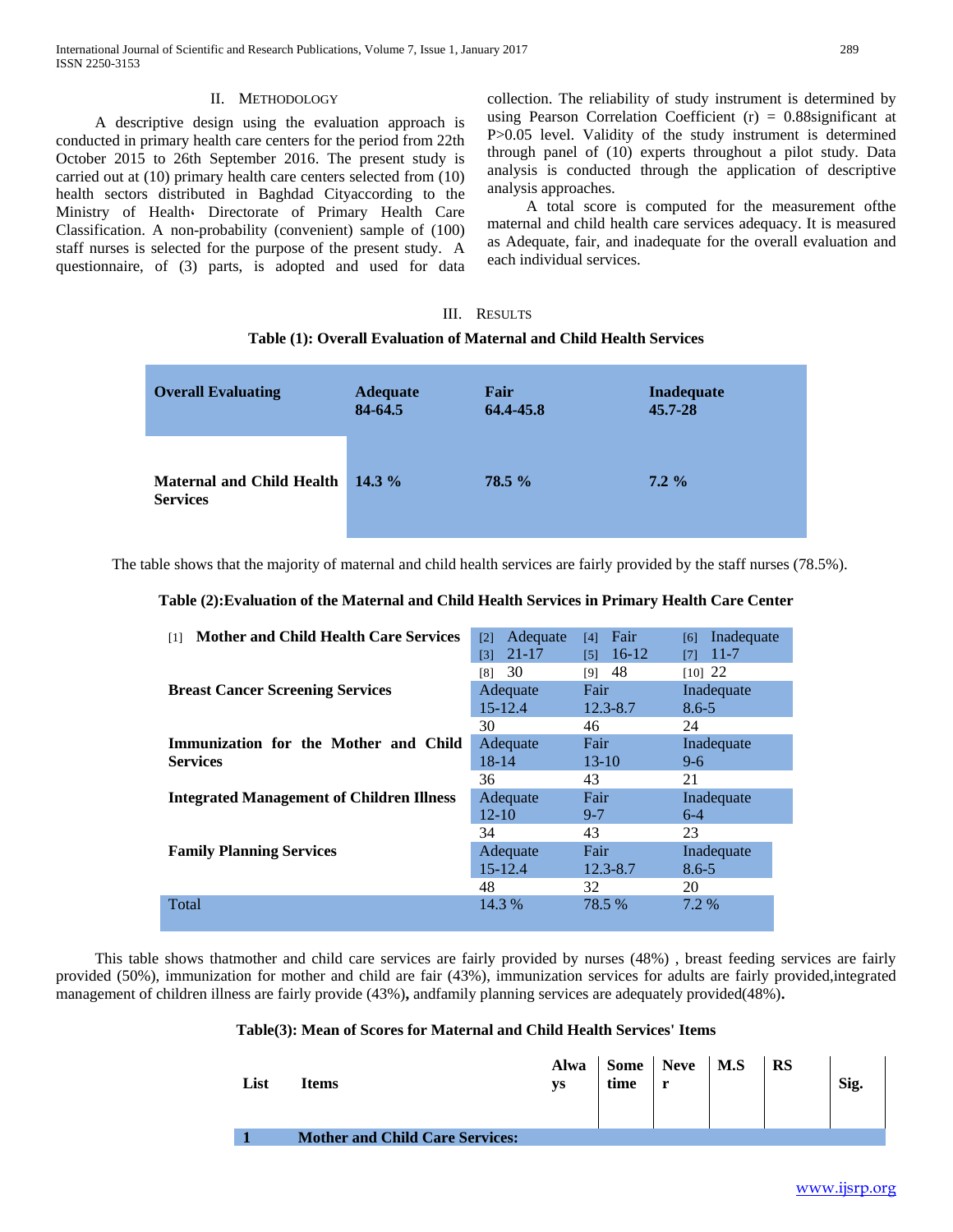| 1.1            | Recording pregnant' data with<br>respect to weight, height and lab<br>tests.                                                         | 43 | 30 | 27 | 2.16 | 72.0  | S  |
|----------------|--------------------------------------------------------------------------------------------------------------------------------------|----|----|----|------|-------|----|
| 1.2            | <b>Educating pregnant mothers about</b><br>proper nutrition and exercise.                                                            | 21 | 65 | 14 | 2.07 | 69.0  | S  |
| 1.3            | for<br><b>Follow-up</b><br>tests<br>pregnant<br>women.                                                                               | 41 | 25 | 34 | 2.07 | 69.0  | S  |
| 1.4            | Supporting for pregnant mothers<br>about how to deal with pregnancy<br>discomforts (nausea, vomiting and<br>back pain.               | 24 | 55 | 21 | 2.03 | 67.66 | S  |
| 1.5            | Measuring of the pregnant.                                                                                                           | 33 | 46 | 21 | 2.12 | 70.66 | S  |
| 1.6            | <b>Monitoring</b><br>the<br>growth<br>and<br>development of newborn in the<br>review card.                                           | 23 | 58 | 19 | 2.04 | 68.0  | S  |
| 1.7            | Health education for mothers on<br>how to deal with the newborn<br>during<br>bathing<br>and<br>status<br>appropriate to breast-feed. | 24 | 55 | 21 | 2.03 | 67.66 | S  |
| $\overline{2}$ | <b>Breastfeeding Services:</b>                                                                                                       |    |    |    |      |       |    |
| 2.1            | and<br><b>Supporting</b><br>encouraging<br>exclusive breastfeeding.                                                                  | 41 | 25 | 34 | 2.07 | 69.0  | S  |
| 2.2            | Educating the family about the<br>importance of breastfeeding for<br>newborn.                                                        | 24 | 55 | 21 | 2.03 | 67.66 | S  |
| 2.3            | <b>Reporting</b><br>pregnant<br>about<br>all<br>benefits of breastfeeding.                                                           | 33 | 46 | 21 | 2.12 | 70.66 | S  |
| 2.4            | Explaining and demonstrating the<br>best way to breastfeed.                                                                          | 23 | 58 | 19 | 2.04 | 68.0  | S  |
| 2.5            | Refraining from giving industrial<br>teats or pacifiers.                                                                             | 24 | 55 | 21 | 2.03 | 67.66 | S  |
| 2.6            | Helping to shape breastfeeding<br>supporting groups and referring<br>mothers to them pristine singers,<br>especially.                | 23 | 58 | 19 | 2.04 | 68.0  | S  |
| 3 <sup>1</sup> | <b>Immunization of the Mother and Child Services:</b>                                                                                |    |    |    |      |       |    |
| 3.1            | mother<br><b>Vaccinating</b><br>during<br>pregnancy.                                                                                 | 38 | 45 | 17 | 2.21 | 73.66 | S  |
| 3.2            | Immunization<br>Campaign<br>especially<br>vaccines<br>during                                                                         | 47 | 31 | 22 | 2.25 | 75.0  | S  |
| 3.3            | outbreaks of epidemics.<br>parents<br>Educating<br>about<br>the<br>importance of vaccines and its<br>impact on children's health.    | 28 | 50 | 22 | 2.06 | 68.66 | S  |
| 3.4            | <b>Implementing</b><br><b>of</b><br>vaccination<br>campaigns<br>during<br>national<br>immunization days.                             | 28 | 52 | 20 | 2.08 | 69.33 | S  |
| 3.5            | Following vaccination as scheduled<br>by the Ministry Of Health based on                                                             | 52 | 36 | 12 | 2.40 | 80.0  | HS |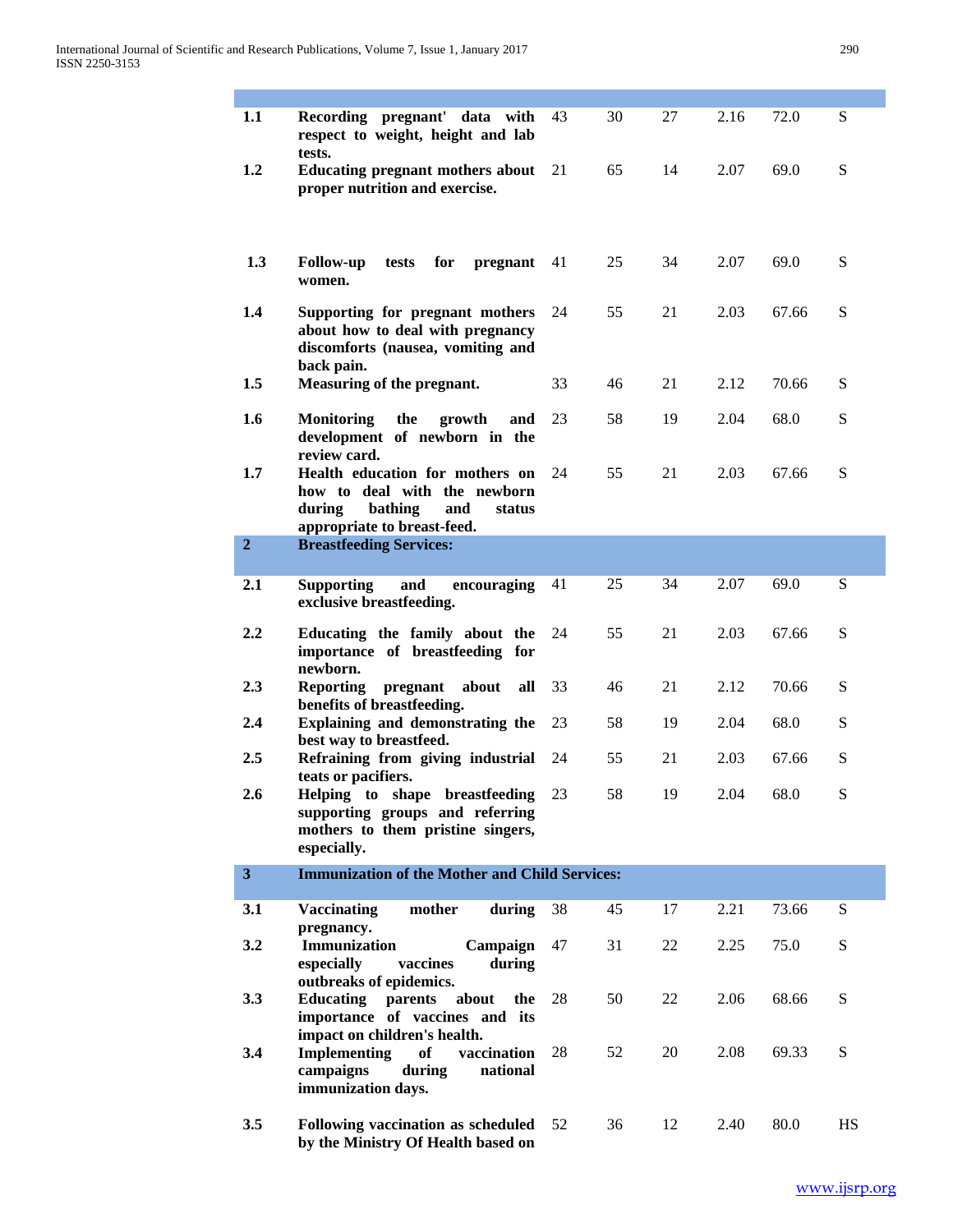|                         | the recommendation of the World<br><b>Health Organization.</b>                                         |    |    |    |      |       |           |
|-------------------------|--------------------------------------------------------------------------------------------------------|----|----|----|------|-------|-----------|
| 3.6                     | Health education of mothers about<br>the immunization program and<br>follow up.                        | 21 | 46 | 33 | 1.88 | 62.66 | <b>NS</b> |
| $\overline{\mathbf{4}}$ | <b>Integrated Management of Children Illness:</b>                                                      |    |    |    |      |       |           |
| 4.1                     | <b>Educating</b><br>parents<br>about<br>the<br>importance of testing for children.                     | 32 | 39 | 29 | 2.03 | 63.33 | <b>NS</b> |
| 4.2                     | Conducting<br>examinations<br>for<br>children in the event of a disease<br>and incidents of emergency. | 47 | 31 | 22 | 2.25 | 75.0  | S         |
| 4.3                     | children's<br>genetic<br><b>Disclosing</b><br>diseases.                                                | 28 | 50 | 22 | 2.06 | 68.66 | S         |
| 4.4                     | Taking blood samples of newborns<br>from the age of 72 hours and up to<br>2 months.                    | 28 | 52 | 20 | 2.08 | 69.33 | S         |
| 5                       | <b>Family Planning Services:</b>                                                                       |    |    |    |      |       |           |
| 5.1                     | Raising public awareness<br>about<br>family planning.                                                  | 62 | 21 | 17 | 2.45 | 81.66 | <b>HS</b> |
| 5.2                     | Improving educational awareness<br>about sexual and reproductive<br>health.                            | 60 | 25 | 15 | 2.45 | 81.66 | <b>HS</b> |
| 5.3                     | Providing the techniques<br>and<br>practices related to birth control.                                 | 54 | 26 | 20 | 2.34 | 78.0  | <b>HS</b> |
| 7.4                     | Educating women on how to use<br>the contraceptive methods and<br>their side effects.                  | 31 | 50 | 19 | 2.12 | 70.66 | S         |
| 7.5                     | Educating women on how to use<br>the copper IUD and side effects.                                      | 35 | 37 | 28 | 2.07 | 69.0  | S         |

**MS = Mean of Score, Non Signifigant = Less than (1.66), Signifigant = (1.66 – 2.33), Highly Signifigant = More than (2.33). NS = Non Signifigant, S = Signifigant, HS = Highly Signifigant, RS= Relative Sufficiency.**

 This table presents the mean of scores for maternal and child health services' items;it is revealed thatall of the mother and child care servicesare significant;most of the breastfeeding services' items are significant; four items of immunization of the mother and child services are significant, one item is highly significant and one item is not significant;three items of integrated management of children illness services are significant and one item is not significant, and finally three items of family planning services are highly significant and two items are significant**.**

### IV. DISCUSSION

 Throughout the course of data analysis, the study findings present that the overall evaluation of maternal and child servicers are fair (78.5 %)(Table 1).Which reveals that there are some services not provided within the recommended standards.

Concerning the mother and childcare services, the result indicates that (48) nurses provided the service fairly (Table2).This is obvious in the mean of score for the items of this service as all the items are significant (Recording pregnant data with respect to weight, height and lab tests,educate pregnant mothers about proper nutrition and exercise, follow-up tests for pregnant women, supporting pregnant mothers in how to deal with pregnancy discomforts such as nausea, vomiting and back pain,blood pressure measurement for the pregnant,monitoring growth and development of newborn in the review card, and health education for mothers on how to deal with the newborn during bathing and status appropriate to breast-feed)(Table 3).These findings inconsistent with results obtained from study done by Sa'adoon and khalifa (2010), the study focused on determination of quality assurance for maternal and child health services in Baghdad City which indicated that (31%) of the services provided is adequate <sup>(8)</sup>.

 Regarding breast-feeding services, most of the nurses provided the services fairly also(46) (Table 2). This is obvious in the mean of score for the items of these services; six items are significant (Supporting and encouraging exclusive breastfeeding, educating the family about the importance of breastfeeding for newborn, reporting pregnant about all benefits of breastfeeding, explaining and demonstrating the best way to breastfeed, refraining from giving industrial teats or pacifiers, and helping to shape breastfeeding, supporting groups and referring mothers to them singers) (Table 4).